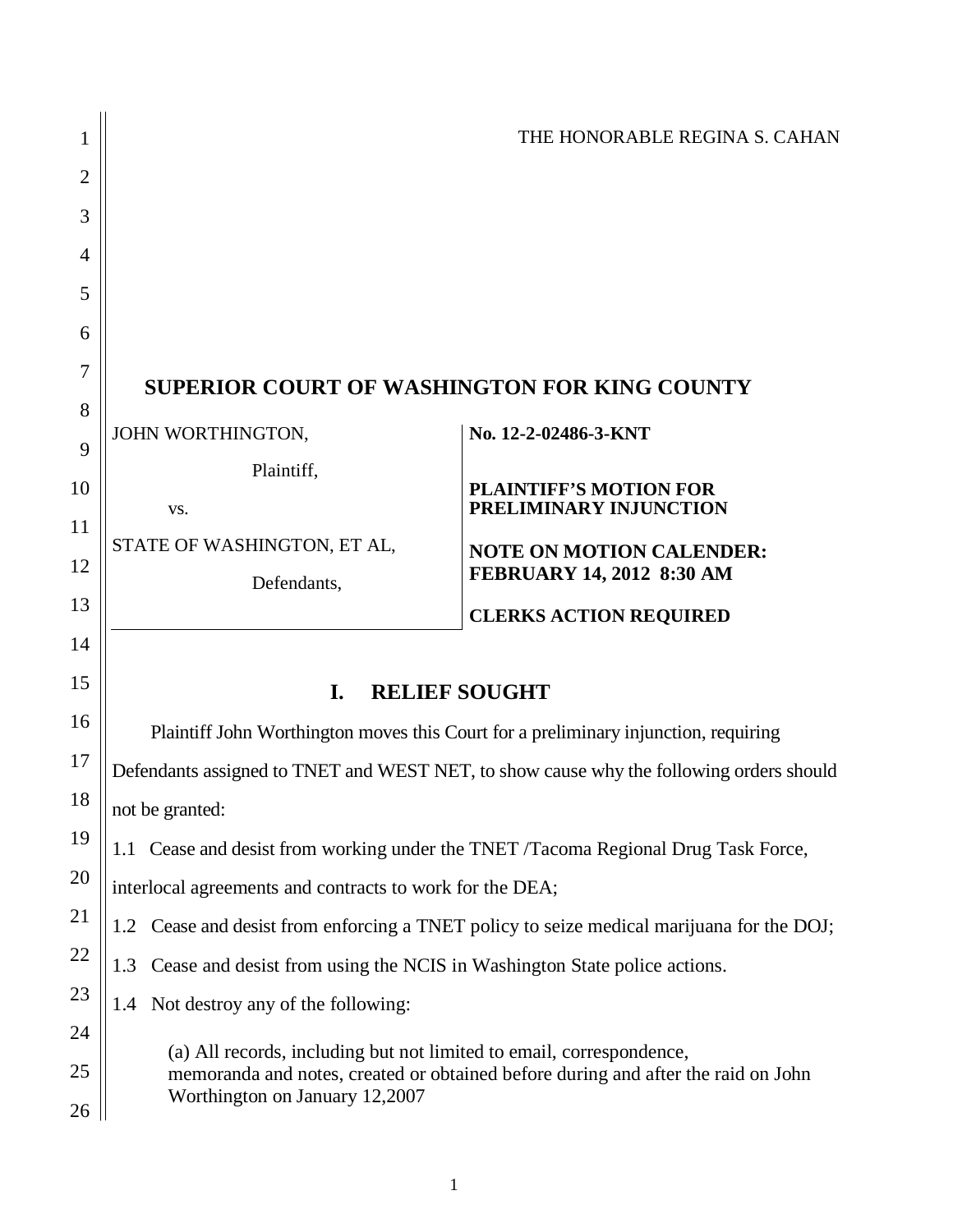|    | (b) All records of correspondence or other communication, including but                                                                                      |  |
|----|--------------------------------------------------------------------------------------------------------------------------------------------------------------|--|
| 2  | not limited to email, correspondence, memoranda and notes, to or from<br>any federal agency or employee thereof relating to the raid on John Worthington on  |  |
| 3  | <b>January 12,2007</b>                                                                                                                                       |  |
| 4  | (c) All records of correspondence or other communication, including but                                                                                      |  |
| 5  | not limited to email, correspondence, memoranda and notes, to or from<br>any state or local agency or employee thereof relating the raid on John Worthington |  |
| 6  | on January 12,2007                                                                                                                                           |  |
| 7  | (d) All records of correspondence or other communication, including but<br>not limited to email, correspondence, memoranda and notes, to or from             |  |
| 8  | any multi-agency and/or multi-jurisdictional drug task force or employee thereof                                                                             |  |
| 9  | relating to the raid on John Worthington on January 12,2007;and                                                                                              |  |
| 10 | 1.5 Grant Worthington immediate access to WEST NET, and TNET Defendants'                                                                                     |  |
| 11 | computer systems, records files and back up media to conduct a review for items related to                                                                   |  |
| 12 | a-d.                                                                                                                                                         |  |
| 13 | <b>II. RELEVANT FACTS</b>                                                                                                                                    |  |
| 14 |                                                                                                                                                              |  |
| 15 | Worthington incorporates into this motion for Preliminary Injunction all<br>2.1                                                                              |  |
| 16 | statements, facts, and claims made in his motion for Tort damages, Declaratory and Injunctive                                                                |  |
| 17 | Relief.                                                                                                                                                      |  |
| 18 | The TNET defendants claim to be working for the federal government in a federal status<br>2.2                                                                |  |
| 19 | for the U.S. Department of Justice. The TNET defendants have signed federal grants which                                                                     |  |
| 20 | require statements of assurances to uphold all federal laws, federal statutes and executive orders.                                                          |  |
| 21 | The TNET defendants have also entered into interlocal agreements which cross designate state,                                                                |  |
| 22 | county and city employees as federal agents. In this "federal" status working for a federal                                                                  |  |
| 23 | agency which is not listed on any federal government website, or phone book, the TNET                                                                        |  |
| 24 | Defendants have stated that they will seize medical marijuana regardless of plant limit                                                                      |  |
| 25 | thresholds. Unless this court intervenes, Worthington and thousands of Washington State                                                                      |  |
| 26 | medical marijuana patients will be irreparably harmed and stand to lose the right to treat their                                                             |  |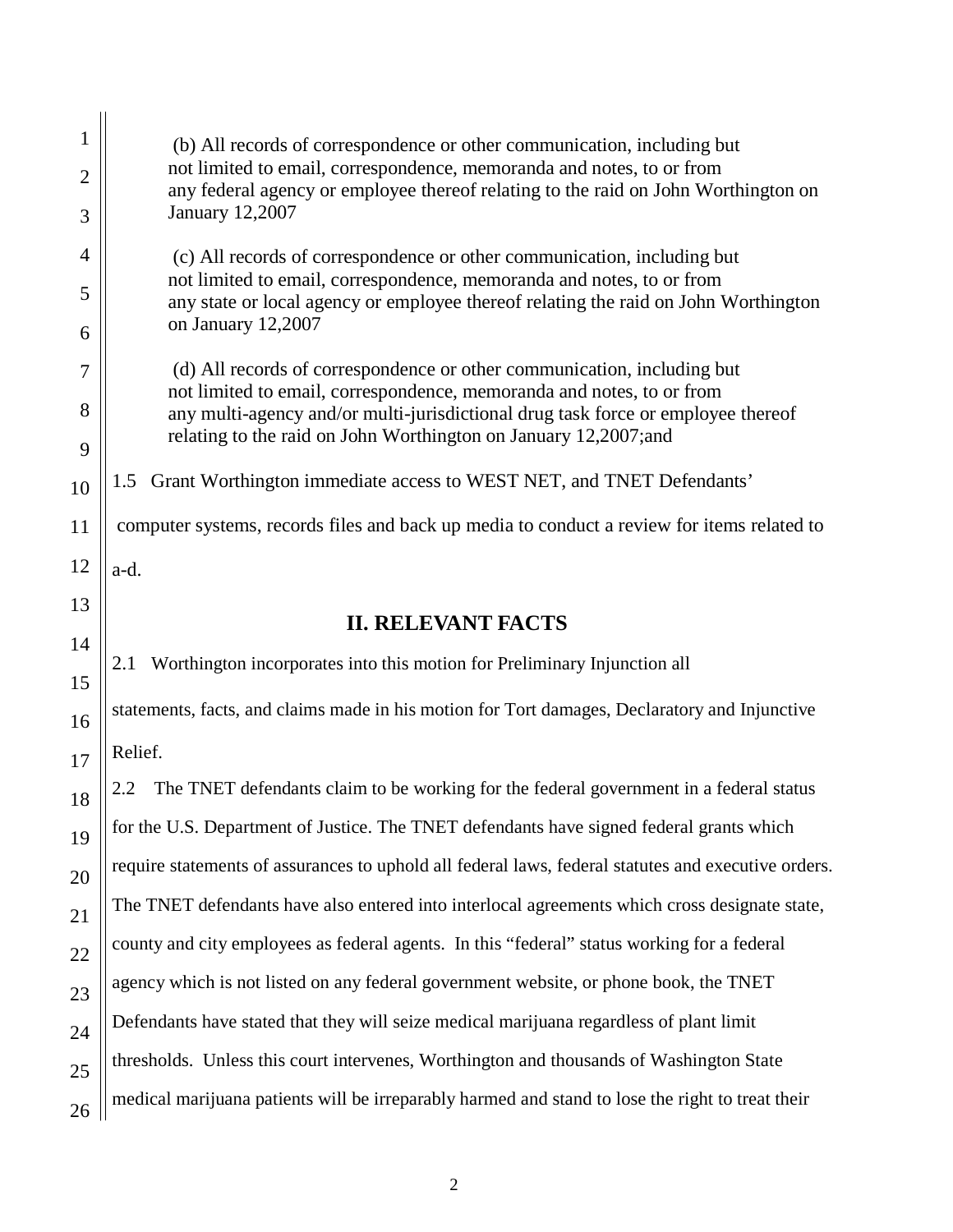1 conditions, and long term pain management with medical marijuana.

2 3 4 2.3 WEST NET defendants claim that the NCIS is a private police agency and not party of the U.S. Military and continue to use the NCIS in Washington State police actions. The WEST NET interlocal agreement agrees to use the NCIS in Washington State police actions. 2.4 Worthington has filed a Complaint against Defendants for 1) Tort Damages. Declaratory, Prospective and Injunctive relief. Worthington seeks a preliminary injunction to preserve the status quo and prevent Worthington and others in a similar position from having to suffer irreparable harm pending the outcome at trial. 2.5 The federal government and state drug control agencies met in 1996 to discuss the medical marijuana initiatives. During this meeting it was also determined that the DOJ would federally cross designated state, county and city law enforcement officers in order to seize medical marijuana for the DEA. The meetings in 1996 led to a federal policy being signed by the

president and entered into the federal registry on February 11, 1997.

(See Exhibit 1 in the Declaration of John Worthington)

2.6 The following agencies entered into an agreement in 1998 entitled the Tahoma Narcotics Enforcement Team. The Auburn Police Department, Pierce County Sheriff's Office, Puyallup Police Department, Sumner Police Department, Washington State Patrol, Pierce County Prosecutors office, DEA, Tacoma Police Department, and the Bonney Lake Police Department. (See Exhibit 2 in the Declaration of John Worthington)

2.7 Each TNET participating agency has conceded state authority to the DEA, in the Tacoma Regional Drug task force agreement. The Injunction should also be granted for the Spokane Regional Drug Task force, and the Valley Narcotics enforcement team, which also has the same distinction as a DEA drug Task forces operating within the state framework out of the safe and drug free communities unit of the Washington Department of Commerce, formerly known as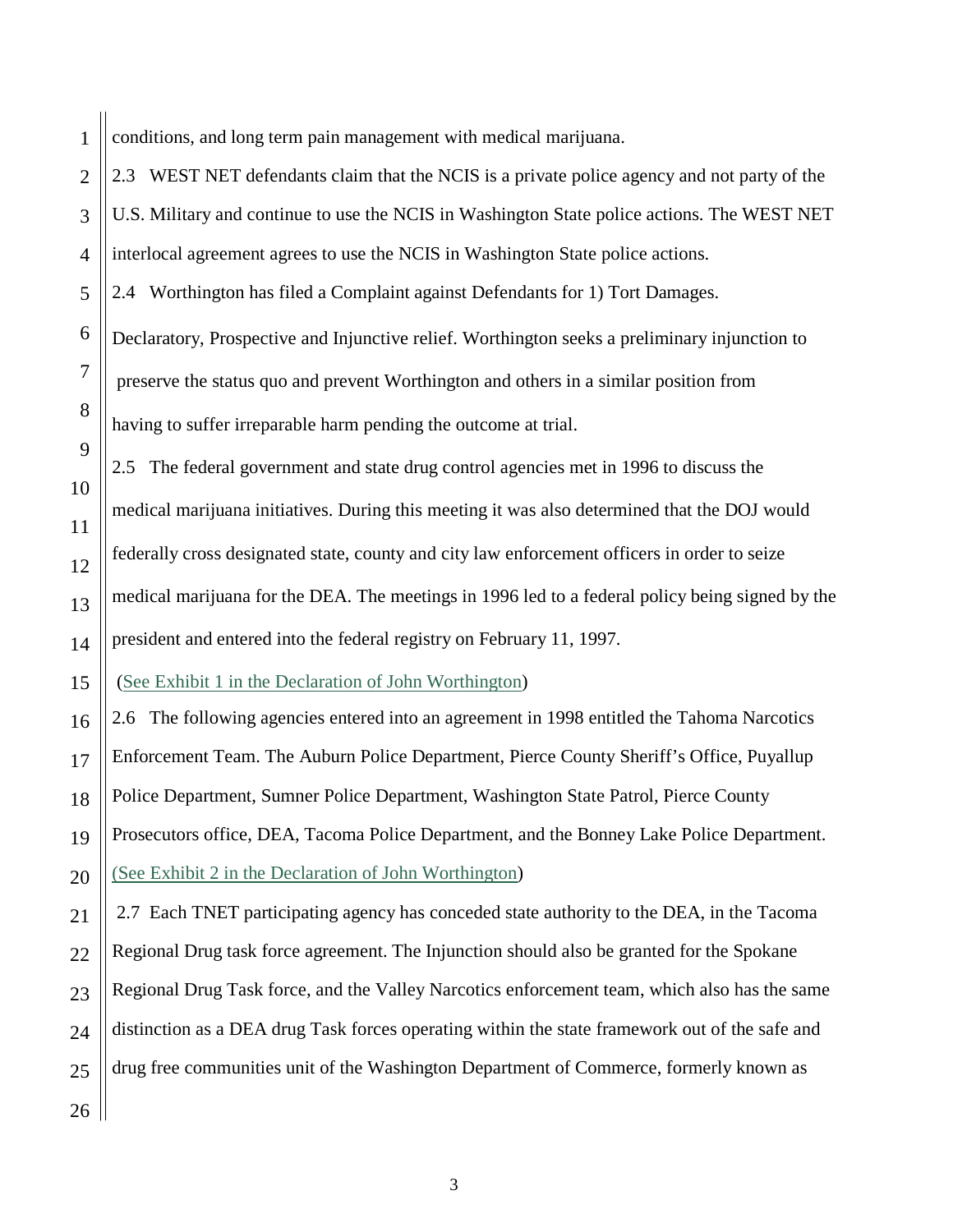## 2 3 4 5 6 7 8 9 10 11 12 13 14 15 16 17 18 19 20 21 22 23 24 25 26 2.8 The TNET Executive Board has declared that TNET will seize medical marijuana despite state medical marijuana thresholds. (See Exhibit 4 in the Declaration of John Worthington) 2.9 The Washington State Patrol has claimed that its participating members of TNET are part of a federal entity and are federal employees. (See Exhibit 5 in the Declaration of John Worthington) 2.10 All of the HIDTA grant recipients in Washington State are required to sign statements of assurances, which basically state that the grant recipients have to enforce all federal laws, statutes and executive orders governing the HIDTA grant program. (See Exhibit 6 in the Declaration of John Worthington) 2.11 The WEST NET interlocal agreement agrees to use the NCIS in Washington State police actions violates the Posse Comitatus Act, a 2006 directive from the U.S. Navy and case law precedence set in **U.S. v Chon ,**210 F.3d 990 (9th Cir. 2000)  **Preliminary Injunction LEGAL ANALYSIS** 2.12 The object of a preliminary injunction is to preserve the *status quo*. The s*tatus quo* to be maintained is the "…last actual, peaceable, noncontested condition which preceded the pending controversy…." **The State of Washington v. H.G. Sutton**, 2 wn.2d 523, 529 (1940). Washington courts recognize two alternate standards that must be met in order to obtain a preliminary injunction. The traditional standard requires a showing that 1) the movant would suffer irreparable injury if the relief was denied, 2) the movant would probably prevail on the merits, 3) the balance of potential harm favored the moving party, and 4) the public interest favored granting the relief. **Burlington Northern R. Co. v. Department of Revenue of State of Washington,** 934 F.2d 1064 (1991). The alternative standard allows a preliminary injunction to be issued when the movant shows either the likelihood of success on the merits and

CTED. (See Exhibit 3 in the Declaration of John Worthington)

1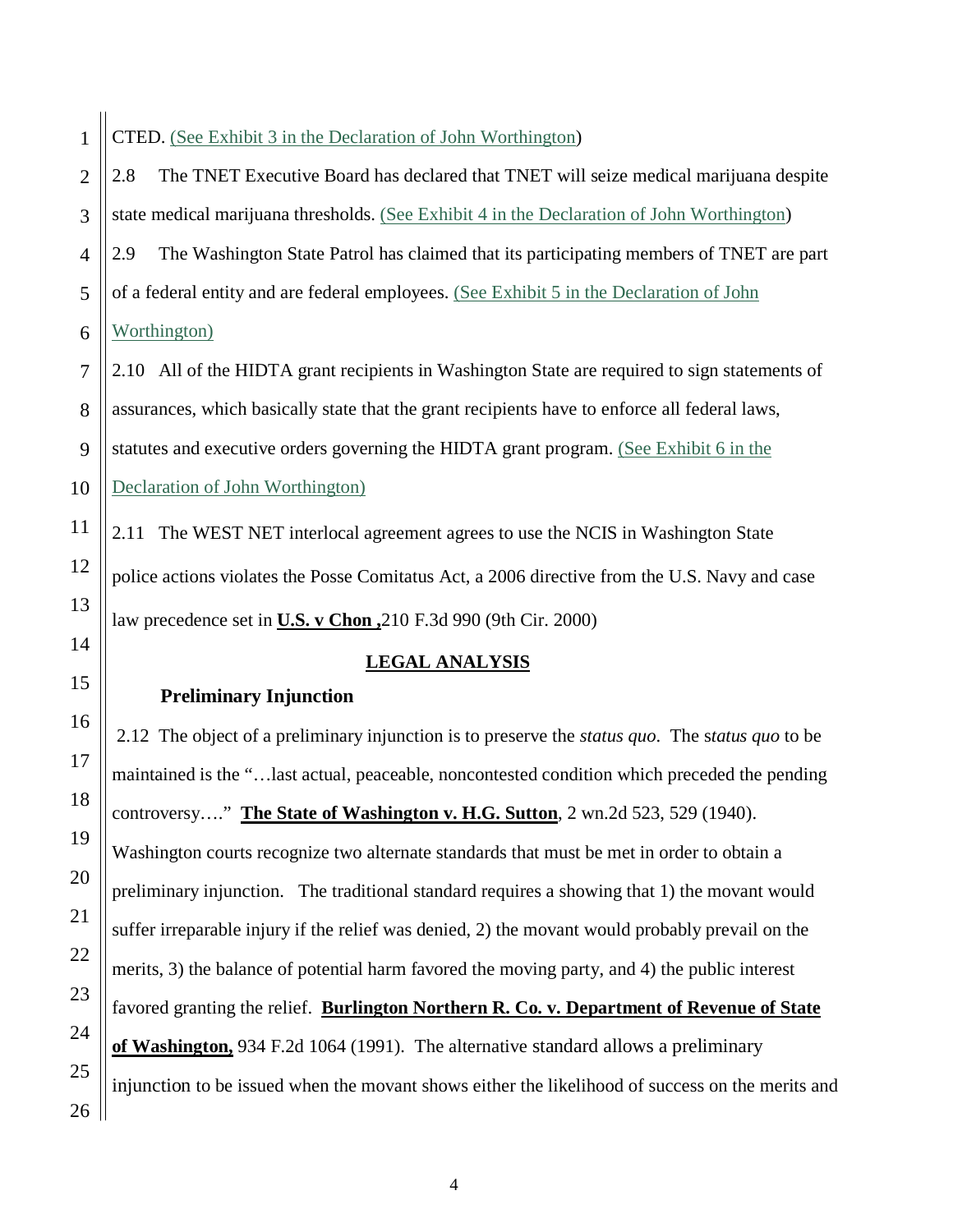1 2 3 possibility of irreparable injury, or that serious questions are raised and the balance of hardships tips sharply in the movant's favor. **Russell v. Gregoire** , 124 F.3d 1079 (1997). Plaintiff prevails under either of these standards.

### **Traditional Standard**

### **Irreparable Injury**

4

5

6 7 8 9 10 11 12 13 14 15 16 17 18 19 20 21 2.13 A party seeking a preliminary injunction must show that there is a well-grounded fear that a held right will be invaded and that the acts complained of are already resulting in, or will result in, actual and substantial injury. **Le Maine v. Seals**, 47 Wash.2d 259 (1955); **Federal Way Family Physicians, Inc. v. Tacoma Stands Up for Life**, 106 Wash.2d 261 (1986). The actual or anticipated injury must be irreparable. If the injury can be remedied at law, an injunction is not appropriate. **Matthews v. national Collegiate Athletic Ass'n**, 79 F.Supp.2d 1199 (1999). The courts have held that future economic damage may be sufficient to show irreparable harm when damage appears to be relatively imminent and does not lend itself well to monetary appraisal. **Sterling Sav. Ass'n v. Ryan** , 751 F.Supp 871 (1990). In this case, Defendants should not be allowed to argue that injunctive relief is not appropriate when they continue to honor the interlocal agreements, statements of assurances, and Regional Drug Task Force agreements to work for the DEA, despite being fully aware that those agreements are putting federal agents in charge. This arrangement has led to a policy statement that the defendants are going to seize medical marijuana despite the Washington State medical marijuana law. The WEST NET agreement to use the NCIS is a threat to Worthington and every other citizen in Washington State whom is supposed to be protected from their own military from being used against them.

### 22

## **The Ability to Prevail on the Merits**

23 24 25 26 2.14 The TNET defendants will not be able to deny the fact that they have a policy and practice to seize medical marijuana for the federal government. This policy is stated clearly in their February 14, 2007 Executive Board meeting minutes. The TNET defendants will not be able to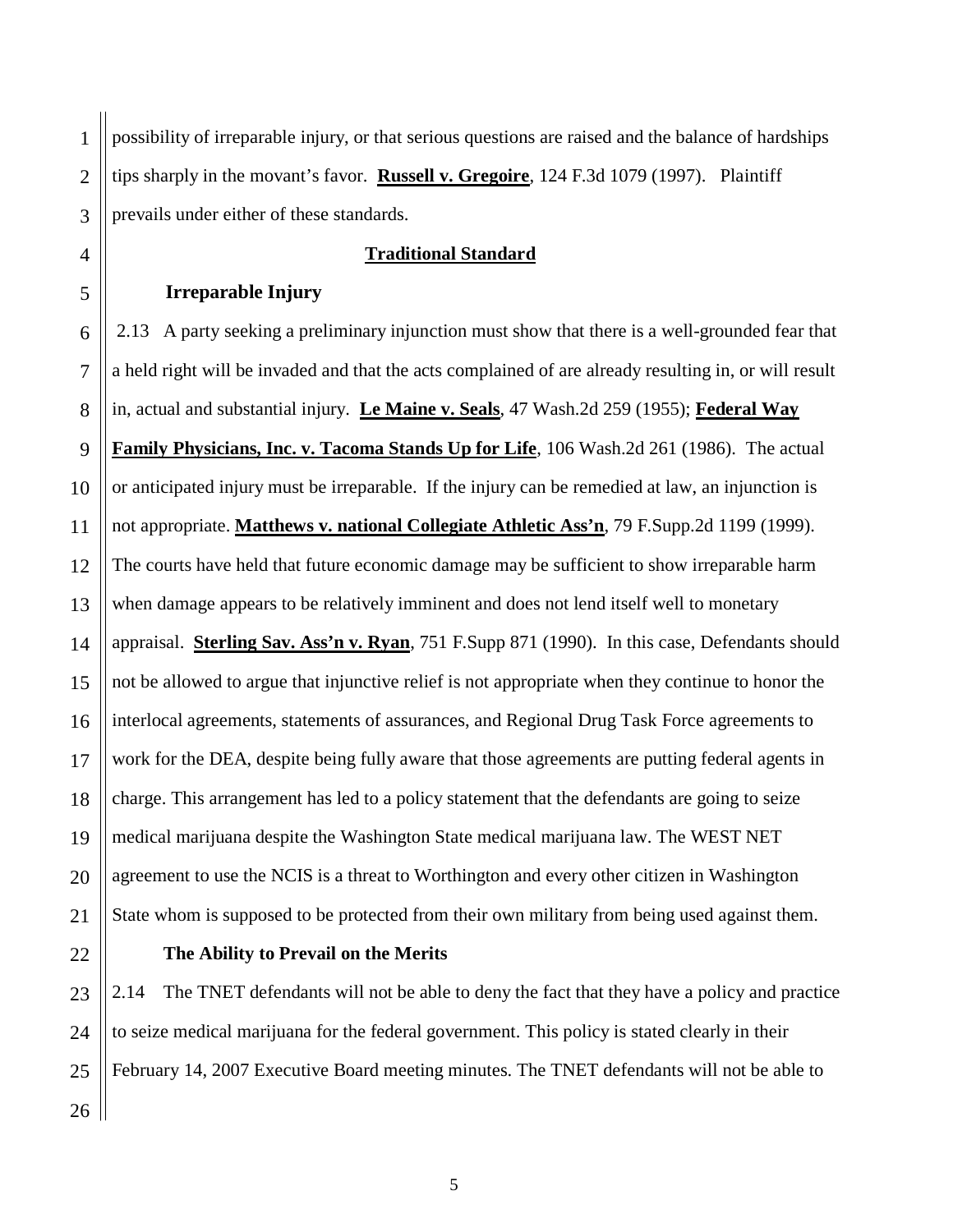1 2 3 4 5 6 7 8 9 10 11 12 13 14 15 16 17 show that it was not the intent of the federal government to utilize HIDTA grants to leverage cross designated state multi-jurisdictional drug task forces to seize medical marijuana for the federal government. The Exhibits submitted in this preliminary injunction clearly spells out the intent of the federal government to "condition federal funds" upon the enforcement of a federal drug control policy. The TNET defendants have signed HIDTA grant contracts and accepted those federal funds, and are now contractually obligated to enforce a federal drug control policy which does not include medical marijuana. The TNET defendants cannot show that the HIDTA grant contracts were not utilized against Worthington, nor can they show that their policy to seize medical marijuana will never be enforced again on Worthington, unless the courts intervene. The TNET defendants certainly cannot show that it was the intent of the legislature to create a federal sovereignty for the purpose of by passing an affirmative defense or entrapping Washington State citizen's into violations of federal laws. Only law enforcement, criminal justice, and conservative interests are served by conspiring to undermine the voting majority with a sneaky federal preemption tactic. The WEST NET Interlocal agreement to use the NCIS in Washington State police actions including the one on Worthington was blatant and documented. TNET will also fail to show that state and local resources are not being spent to enforce federal laws and entrap Worthington and other Washington State medical marijuana patients.

18

## **The balance of potential harm favored the moving party**

19 20 21 22 2.15 Worthington has an established right to protect. Worthington has been a medical marijuana patient since 2005. Under the Washington State medical marijuana law, Worthington has a clear interest in protecting his medical treatment and rights under RCW 69.51A.

23 24 25 26 2.16 Worthington has a well-grounded fear of immediate invasion of that right and the use of Washington State and local tax dollars to entrap him when he chooses to exercise his state law rights. The February 14, 2007 TNET Executive Board meeting minutes show a TNET policy to seize medical marijuana, despite those state law rights. Worthington has uncovered a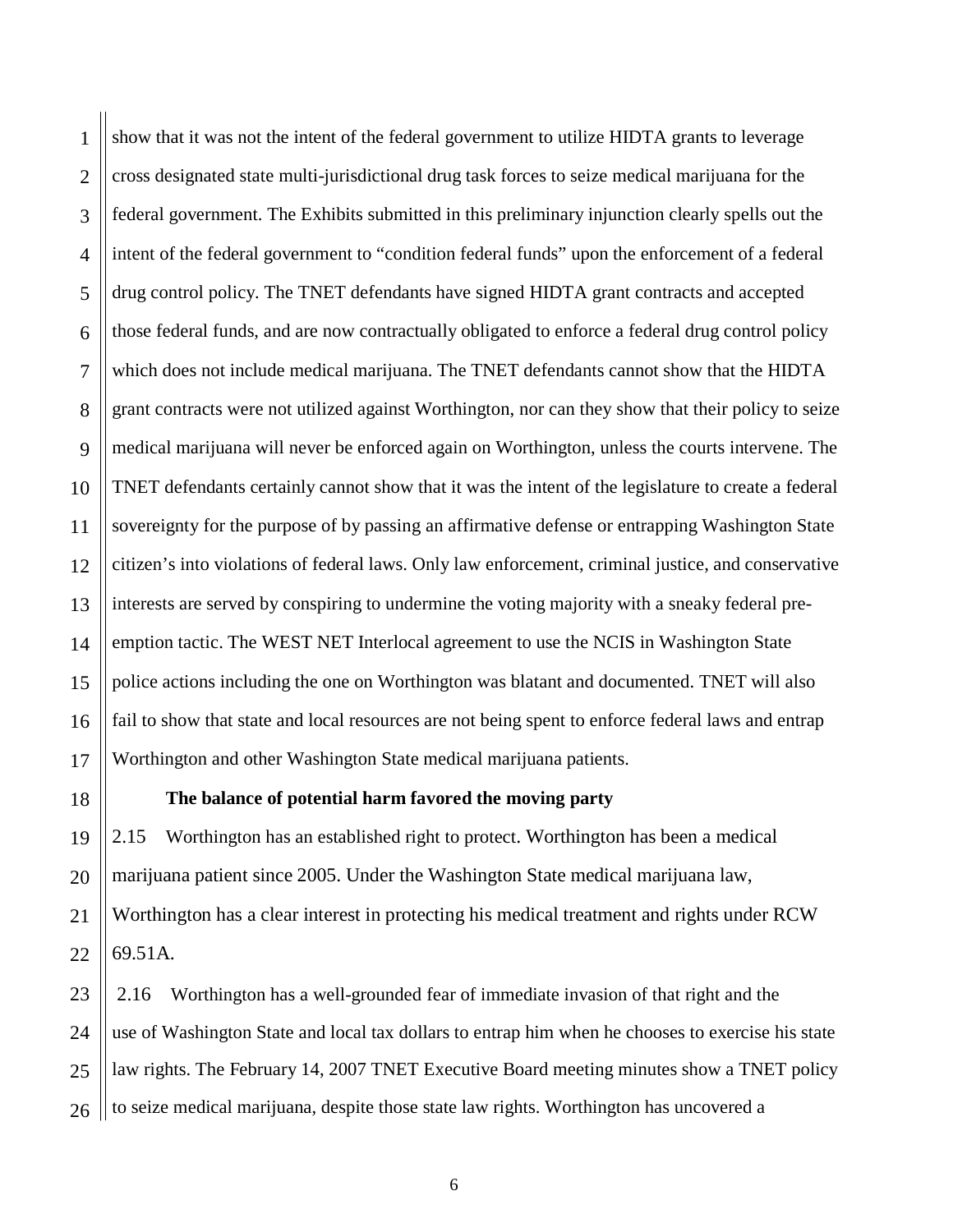conspiracy to use cross designated state law enforcement to seize medical marijuana and by pass Worthington's affirmative defense under RCW 69.51A.040. Worthington has submitted evidence that the U.S. Department of Justice has leveraged Washington State multi jurisdictional drug task forces with High Intensity Drug Trafficking Area (HIDTA) grants, in order to seize medical marijuana for them so it would not seem like "outside interference". The February 14, 2007 TNET Executive Board meeting minutes reflect that DOJ policy, and that DOJ conspiracy to undermine the state medical marijuana laws with conditioned HIDTA grants, and the signing of those contracts by the TNET participating members, along with a contract to use military resources in Washington State police actions tilts the balance of potential harm strongly in favor of Worthington.

## **The public interest favored granting the relief**.

26 2.17 There are thousands of Washington State medical marijuana patients in Washington State, some of which are the most vulnerable members of society. The federal government's conspiracy to undermine the Washington State medical marijuana initiative, which was contrived to make use of the state and local resources, would not be approved by the 59 percent majority of the voters whom had expected their state and local law enforcement to abide by the initiative the overwhelmingly supported or the current Washington State medical marijuana act as it is codified today. That 59 percent majority also would certainly not approve of Washington State law enforcement joining that conspiracy by the federal government to by-pass the Washington State medical marijuana act, or being entrapped by their own state and local resources. The Washington State medical marijuana act, has also received the support of the majority of the Washington State legislature, as is evident by the passing of several pieces of legislation designed to improve the law. In addition, since marijuana is now medicine in Washington State, these state and local members of TNET have been and will continue to be interfering with the medical treatment of a physician, without the authority to regulate medical practice in Washington State. There are millions of Washington State citizens whom need to be protected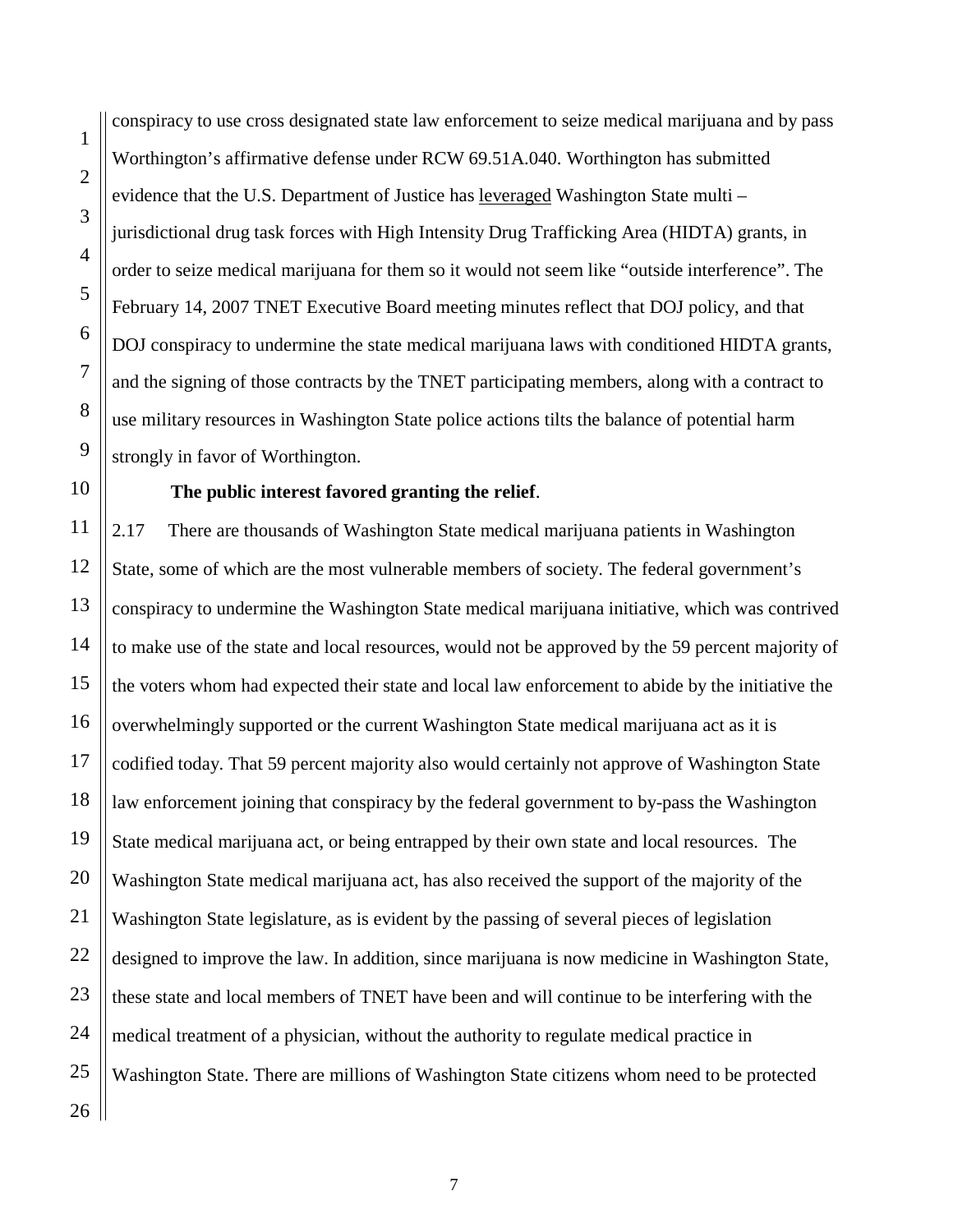1 2 from agreements to use the U.S. Military against the civilian population for police actions or in Worthington's case acts of retaliation.

## **The alternative standard**

Likelihood of success on the merits

2.18 The HIDTA contracts to work for the DEA are not requirements for state and local law enforcement to sign. The policies and federal control embodied into the HIDTA grants should have been considered before they were signed and honored. In 1998, a Puyallup Police Officer questioned the wisdom of federalizing TNET, and now it appears as though his concerns were valid concerns. At the end of the day, the state and local participating agencies are going to be found to be volunteers to participate in a planned conspiracy to undermine the state medical marijuana laws using cross designated state and local law enforcement. These members of state and local law enforcement cannot be commandeered to enforce a federal regulatory scheme, nor are they required to enforce a federal regulatory scheme. At the end of the day these members of state and local law enforcement will only be able to show that they were bribed by federal grants to opt out of Washington State sovereignty and convert to a federal sovereignty .The NCIS is considered part of the U.S. Military, and not a private federal police agency. The issue has already been decided in **U.S. v Chon ,** 210 F.3d 990 (9th Cir. 2000), but the WEST NET participating member agencies ignored that decision and continued to utilize the NCIS in Washington State police actions including the one against Worthington.

Possibility of irreparable injury

26 2.19 Worthington was forced back onto medication which could only provide relief thru the liver and kidneys. The available medication for relief of Worthington's symptoms caused by a fall from a tree and multiple car accidents had already taken its toll on Worthington in the course of his longtime long term pain management for the treatment of severe arthritis. Marijuana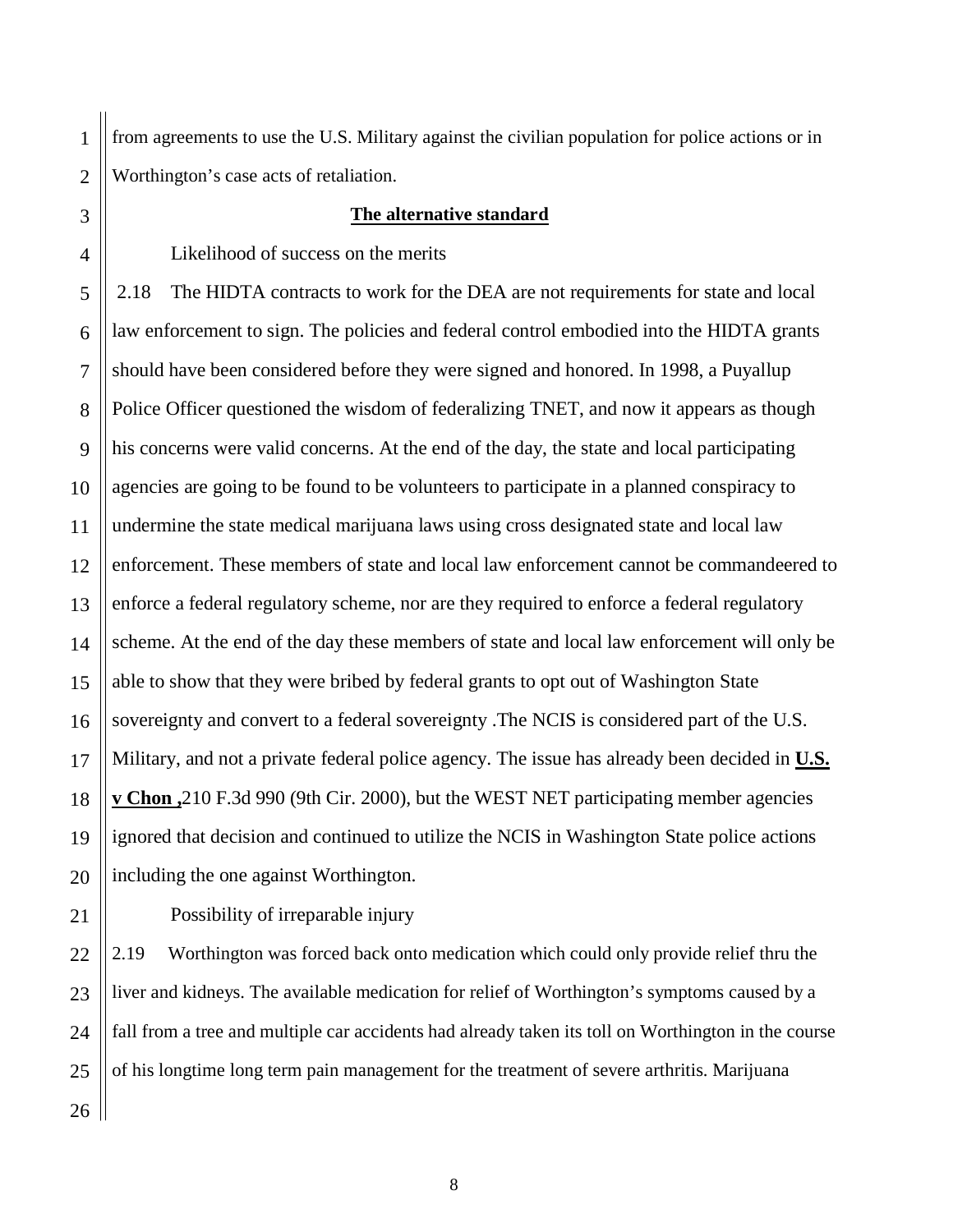| 1              | administered via vaporizer or ingested was Worthington's only source of relief. When someone                                                                                           |
|----------------|----------------------------------------------------------------------------------------------------------------------------------------------------------------------------------------|
| $\overline{2}$ | in Worthington's condition and medical history of reactions to the standard methods for treating                                                                                       |
| 3              | his conditions, is forced to seek those harmful standard treatment irreparable harm is not only                                                                                        |
| $\overline{4}$ | possible it was inevitable. Worthington was forced to go to emergency rooms at Overlake                                                                                                |
| 5              | Hospital in Bellevue and Valley Medical Center in Renton after his medical treatment was                                                                                               |
| 6              | interrupted, due to adverse reactions to standard methods of treatment which Worthington had                                                                                           |
| $\overline{7}$ | used extensively since the late 1970's, and which were no longer effective without side effects,                                                                                       |
| 8              | complications and irreparable damages. These irreparable damages which have already happened                                                                                           |
| 9              | to Worthington are more than likely to continue to happen unless the court intervenes.                                                                                                 |
| 10             |                                                                                                                                                                                        |
| 11             | <b>III. ISSUES</b>                                                                                                                                                                     |
| 12             | Whether the state and local TNET participating members should be able to sign<br><b>3.1</b><br>HIDTA grant contracts which were intended to cross designate Washington State and local |
| 13             | law enforcement, to seize medical marijuana, so it could be summarily forfeited to the                                                                                                 |
| 14             | DEA. Worthington argues that the answer to that is no, because State and local law<br>enforcement cannot create a federal sovereignty that is immune from state laws.                  |
| 15             | 3.2<br>Whether state and local TNET participating members be able to adopt a policy to                                                                                                 |
| 16             | seize medical marijuana despite the Washington State medical marijuana law.<br>Worthington argues that the answer to that is no, because state and local funds would be                |
| 17             | diverted to enforce federal laws over state law, which is not required, and is only voluntary.                                                                                         |
| 18             | Whether state and local TNET participating members be required to give 30 days'<br>3.3<br>written notice to withdraw from the HIDTA grant contract intended to leverage                |
| 19             | Washington State and local law enforcement into enforcing a federal drug control policy.                                                                                               |
| 20             | Worthington argues that the answer to that is yes, because the agreements were created to<br>by-pass state laws.                                                                       |
| 21             | 3.4<br>Whether the WEST NET interlocal agreement to use the NCIS be terminated by the                                                                                                  |
| 22             | court for violating the U.S. Navy's own directive and the Posse Comitatus Act.<br>Worthington argues the answer to that is yes because the issue of whether the NCIS is                |
| 23             | under the provisions of the Posse Comitatus Act was decided in U.S. v. Chon                                                                                                            |
| 24             |                                                                                                                                                                                        |
| 25             |                                                                                                                                                                                        |
| 26             |                                                                                                                                                                                        |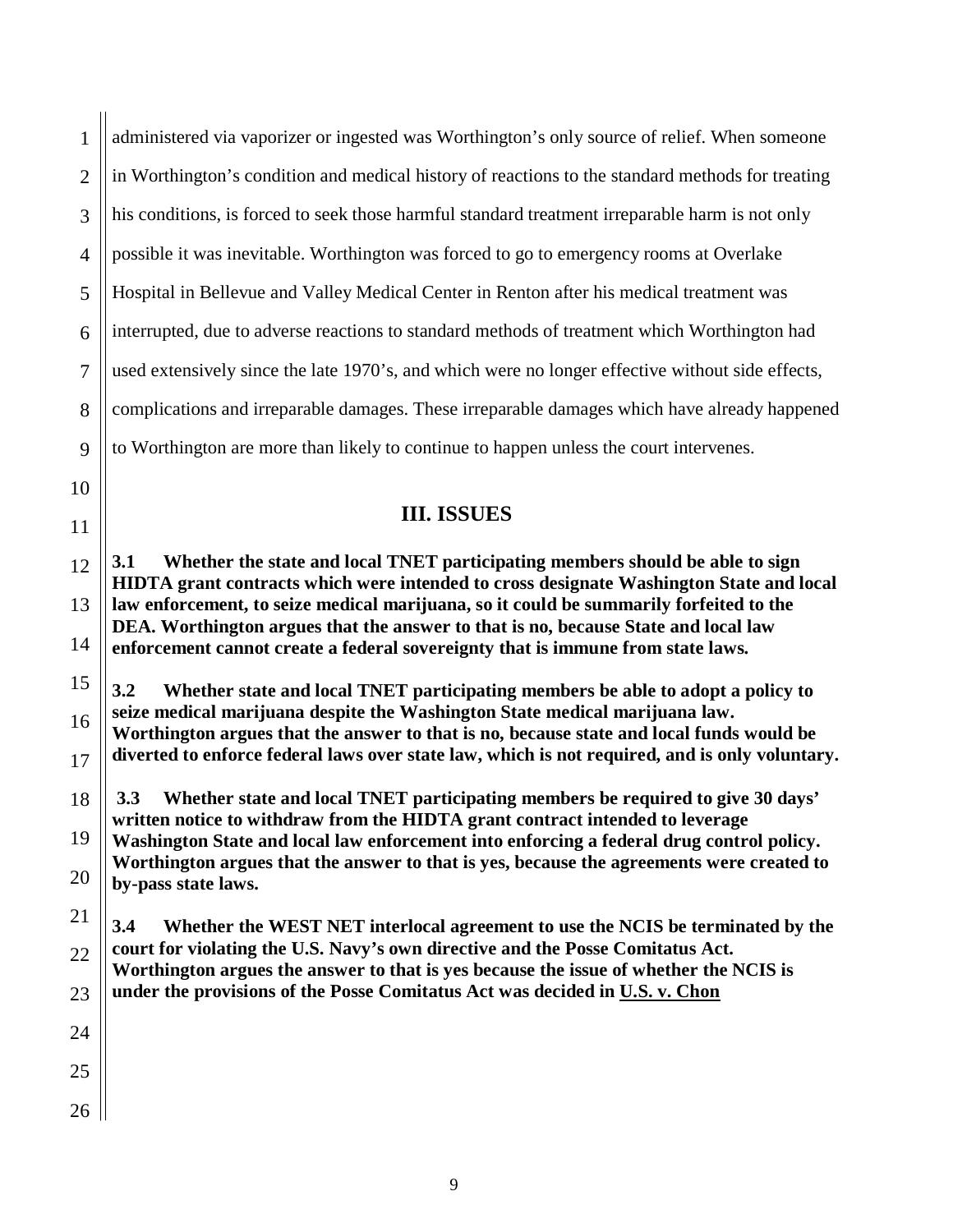1 2 3 4 5 6 7 8 9  **IV. EVIDENCE RELIED UPON** 4.1 Worthington relies upon the declaration of John Worthington and the exhibits attached thereto in support of this motion. Worthington reserves the right to submit live testimony in addition to the supporting declarations submitted herewith. **V. AUTHORITY** 5.1Worthington relies on the Anti- Commandeering Doctrine established in **New York v. United States**, [505 U.S. 144](http://en.wikipedia.org/wiki/Case_citation) (1992) and **Printz v. United States**, [521 U.S. 898](http://en.wikipedia.org/wiki/Case_citation) (1997), which hold that the federal government cannot "commandeer" the state governments by directly compelling them to participate in a federal regulatory program. 5.2 Since Congress cannot directly force States to legislate according to their Scheme without violating the  $10<sup>th</sup>$  amendment, and since Washington State and local law enforcement have chosen to enforce the federal drug control policy and adopt a policy to seize medical marijuana for the DEA in order to get their hands on the federal grant funding, the Washington State and local law enforcement assigned to TNET have chosen to accept a federal bribe to violate Washington State laws and the Washington State Constitution. (Case law 1 attached) 5.3 Worthington also relies on **City of Garden Grove v. Superior Court of Orange County**, 68 Cal. Rptr. 3d 656 (Cal. Ct. App. 2007), and **County of San Diego v. San Diego NORML**, 165 Cal. App. 4th 798, 827, 81 Cal. App. 4th Dist., 2008), cert denied, 129 S. Ct. 2380, 173 L. Ed. 2d 1293 (2009), which holds that "it is not the job of the local police to enforce the federal drug laws. Since it is not a requirement for the state and local law enforcement to enforce federal law, they are volunteering to enforce federal laws, in order to receive federal grant bribes to violate Washington State laws, and the Washington State Constitution. (Case law 1 attached)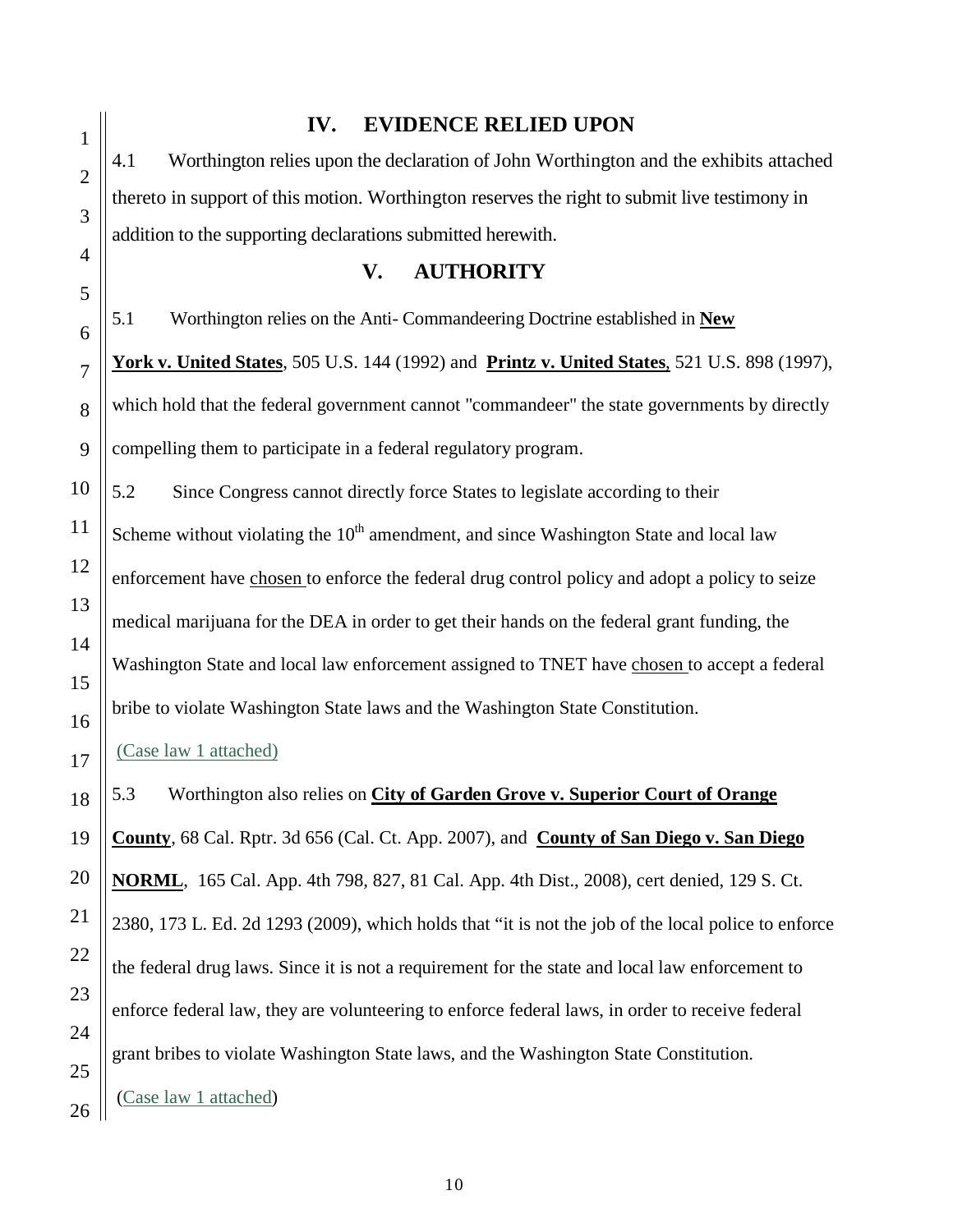5.4 Worthington also relies on a transcript of oral arguments given during **U.S. v. Fry and Schafer** NO. 08-10167, in which the U.S. Attorney's office describes in great detail when the state multi-jurisdictional drug task force members are fully empowered to act on behalf of the federal government. These arguments show when the federal government thinks the state and local multi-jurisdictional drug task forces are empowered to act or "bind" the federal government despite the cross designation of state and local multi jurisdictional drug task force members. According to the U.S. Attorneys offices own testimony to the panel of U.S. Ninth Circuit court of appeals judges, the state and local cross designated multi jurisdictional drug task forces are not empowered to bind the federal government until the state investigation as to whether there are going to be charges for violations of state laws is complete. Then and only then can the U.S. Attorney's office empower state and local law enforcement to act on behalf of the federal government. The fact that TNET receives federal funding does not mean that TNET is a federal drug task force. **United States v**. **Spires**, 79 F.3d 464, 466-67 (5th Cir. 1996) TNET has been misrepresenting themselves to the public as a federal drug task force. (Case law 3 attached)

5.5 Worthington also relies on RCW 39.34, the Interlocal Cooperation Act, which does not describe any process to allow state and local law enforcement to declare, create or join a federal sovereignty.

5.6 Worthington also relies on RCW 10.93, the Washington Mutual Aide Piece Officers Powers Act, which also does not describe any process to allow state and local law enforcement to declare, create or join a federal sovereignty.

5.7 Worthington also relies on a U.S. Navy directive issued in 2006, and a U.S. Ninth

Circuit Court of Appeals decision in **U.S. v Chon ,** 210 F.3d 990 (9th Cir. 2000)

( Case law 4 attached)

# **VI. CONCLUSION**

6.1 Worthington has easily prevails under either traditional or alternative standards for granting a preliminary injunction enjoining the state and local members of TNET from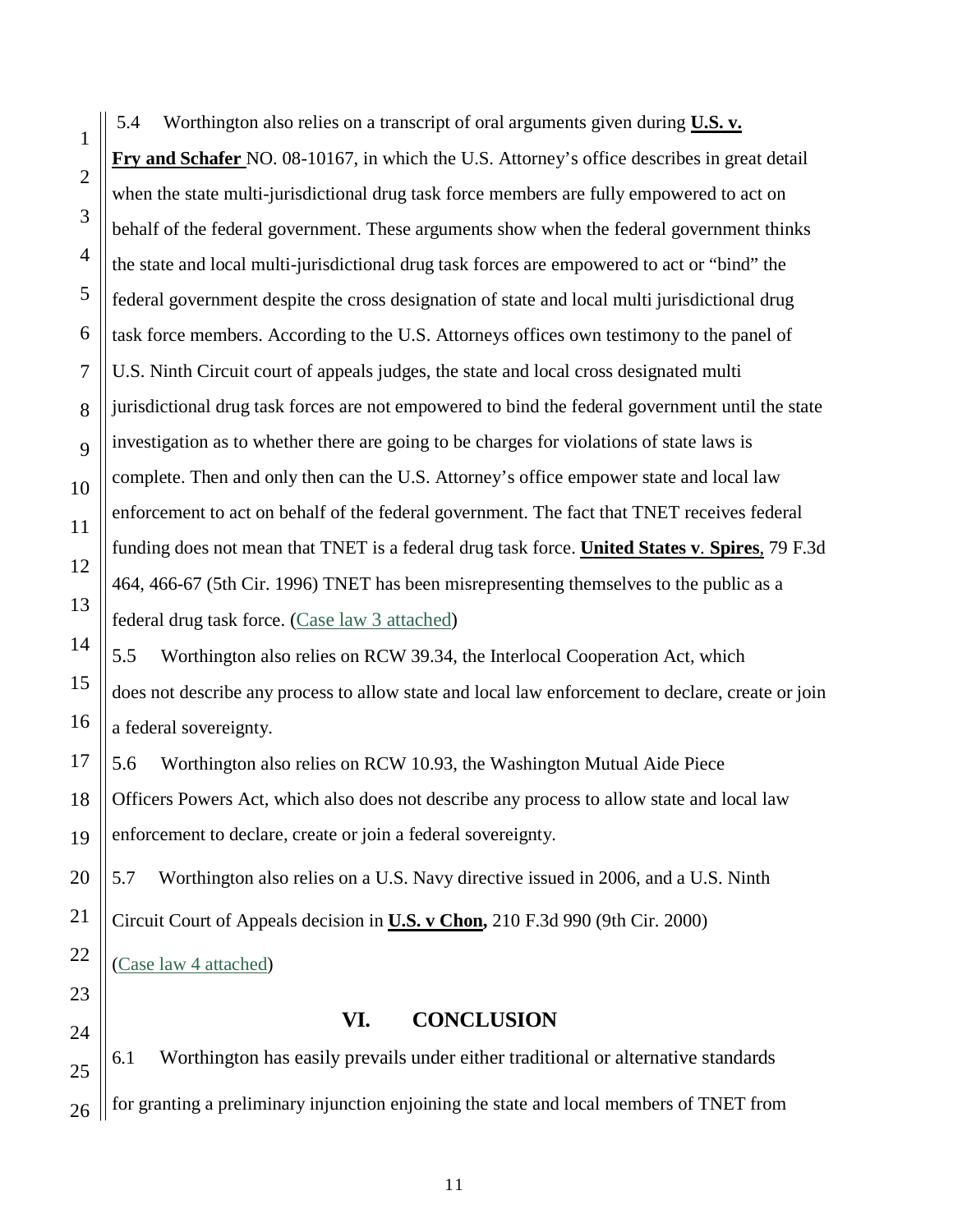| 1              | participating in the TNET HIDTA grants and the TNET policy to seize medical marijuana for the  |
|----------------|------------------------------------------------------------------------------------------------|
| $\overline{2}$ | federal government. Worthington respectfully requests that the state and local members of TNET |
| 3              | be enjoined to give 30 day written notice to terminate their involvement with the HIDTA grant  |
| 4              | interlocal agreement for the Tahoma Narcotics Enforcement Team. Worthington is required to     |
| 5              | enter into a bond. However, since Worthington and thousands of Washington State medical        |
| 6              | marijuana (cannabis) patients' health and in some cases lives would be jeopardized,            |
| $\overline{7}$ |                                                                                                |
| 8              | Worthington' is asking for a nominal bond of 1 dollar.                                         |
| 9              | <b>Executed</b> on this $\lambda$ <sup>3</sup> <sup>RP</sup> day of January, 2012              |
| 10             |                                                                                                |
| 11             | <b>BY</b>                                                                                      |
| 12             | 4500 SE 2 <sup>ND</sup> PL.                                                                    |
| 13             | Renton WA.98059                                                                                |
| 14             |                                                                                                |
| 15             |                                                                                                |
| 16             |                                                                                                |
| 17             |                                                                                                |
| 18             |                                                                                                |
| 19             |                                                                                                |
| 20             |                                                                                                |
| 21             |                                                                                                |
| 22             |                                                                                                |
| 23             |                                                                                                |
| 24             |                                                                                                |
| 25             |                                                                                                |
| 26             |                                                                                                |

 $\mathcal{L}_{\mathbf{G}}$